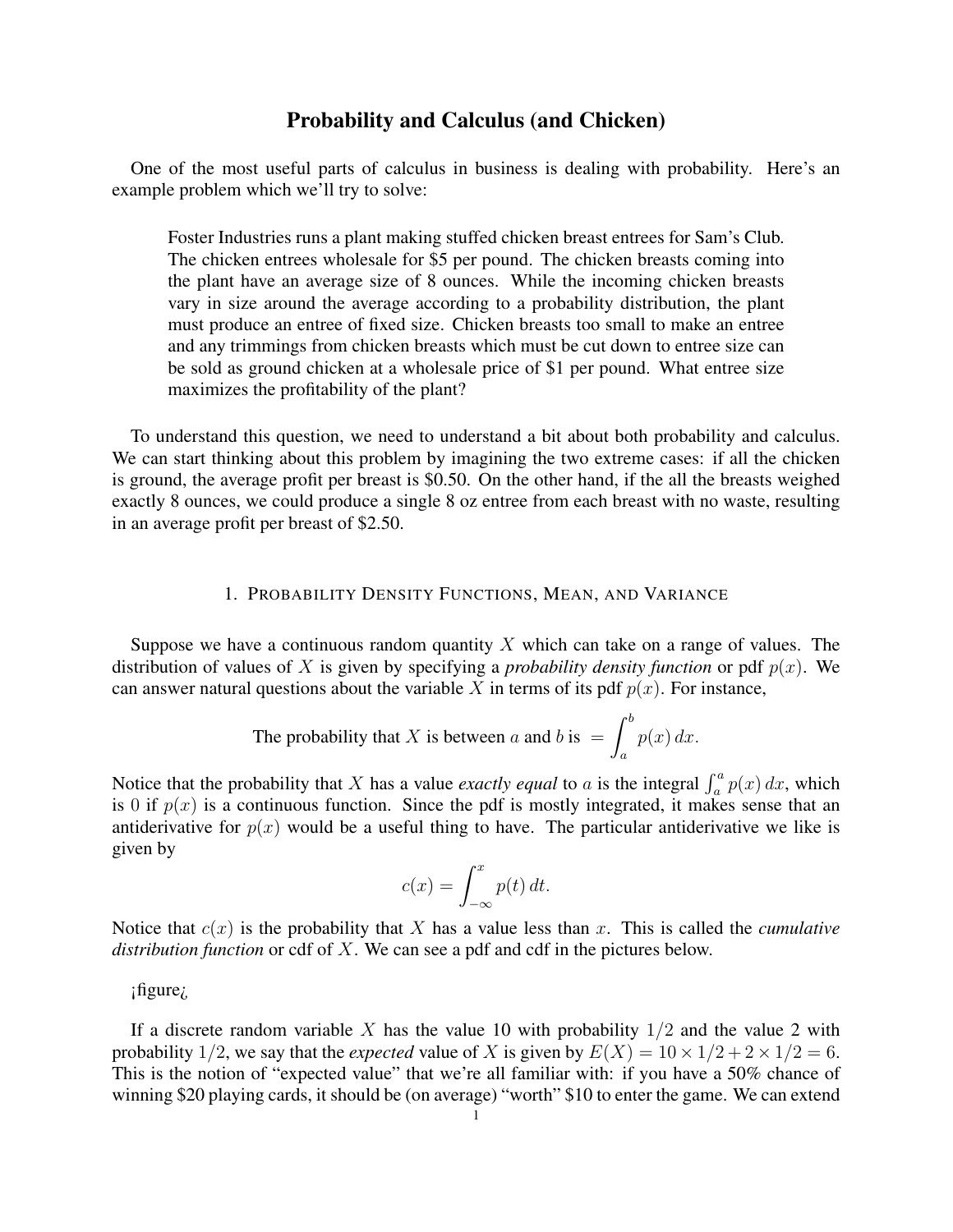this easily to continuous random variables:

The expectation 
$$
E(X)
$$
 or mean value  $\mu$  of a random variable X is  $=\int_{-\infty}^{\infty} x p(x) dx$ .

It's a common mistake to think that a random variable is "likely" to have a value near the mean. This isn't always the case: the mean can be an average of larger values and smaller values, each of which can be even more common that the middle value, as in the picture below left. In the picture below right, we see two pdfs with the same mean, but very different shapes.

¡figure¿

We can measure how much a distribution is "bunched up" around the mean value  $\mu$  by computing the *variance* of the distribution, which is given by

The variance 
$$
V(X)
$$
 of a random variable X is  $=\int_{-\infty}^{\infty} (x - \mu)^2 p(x) dx$ .

that is, the variance is the mean of the squared difference between x and  $\mu$ . The square root of variance is called the *standard deviation* of the random variable. Distributions with a small variance are tightly clustered around the mean value while distributions with large variance are quite spread out.

¡figure¿

## 2. THE NORMAL DISTRIBUTION

The single most important probability distribution is called the "normal distribution" or "Gaussian distribution". Its pdf  $p(x)$  makes the famous "bell curve" shape. The pdf of a normal distribution with mean  $\mu$  and variance  $\sigma^2$  is given by

$$
p(x) = \frac{1}{\sqrt{2\pi\sigma^2}} e^{-\frac{(x-\mu)^2}{2\sigma^2}}.
$$

When you first see it, this distribution function looks completely weird. Why would *this* be the most important probability distribution function in the world? A complete answer to this question is somewhat beyond the scope of this class, but a partial answer is given by

**Theorem 1** (Central Limit Theorem). Suppose that  $X_1, \ldots, X_n$  are a set of independent random *variables with any probability distribution with mean*  $\mu$  *and finite variance*  $\sigma^2$ . Let  $S_n$  be the *sample average*

$$
S_n = \frac{1}{n}(X_1 + \dots + X_n).
$$

*n*  $n$   $n$   $\{1, 1, \ldots, n\}$ .<br>Then the distribution of the variable  $\sqrt{n}(S_n - \mu)$  approaches a normal distribution with mean 0 and variance  $\sigma^2$  **regardless of the shape of the initial distribution**.

This is a completely shocking result: if you average a sufficiently large collection of any kind of random variables, the results are *always* approximately normal! In fact, there's an even stronger